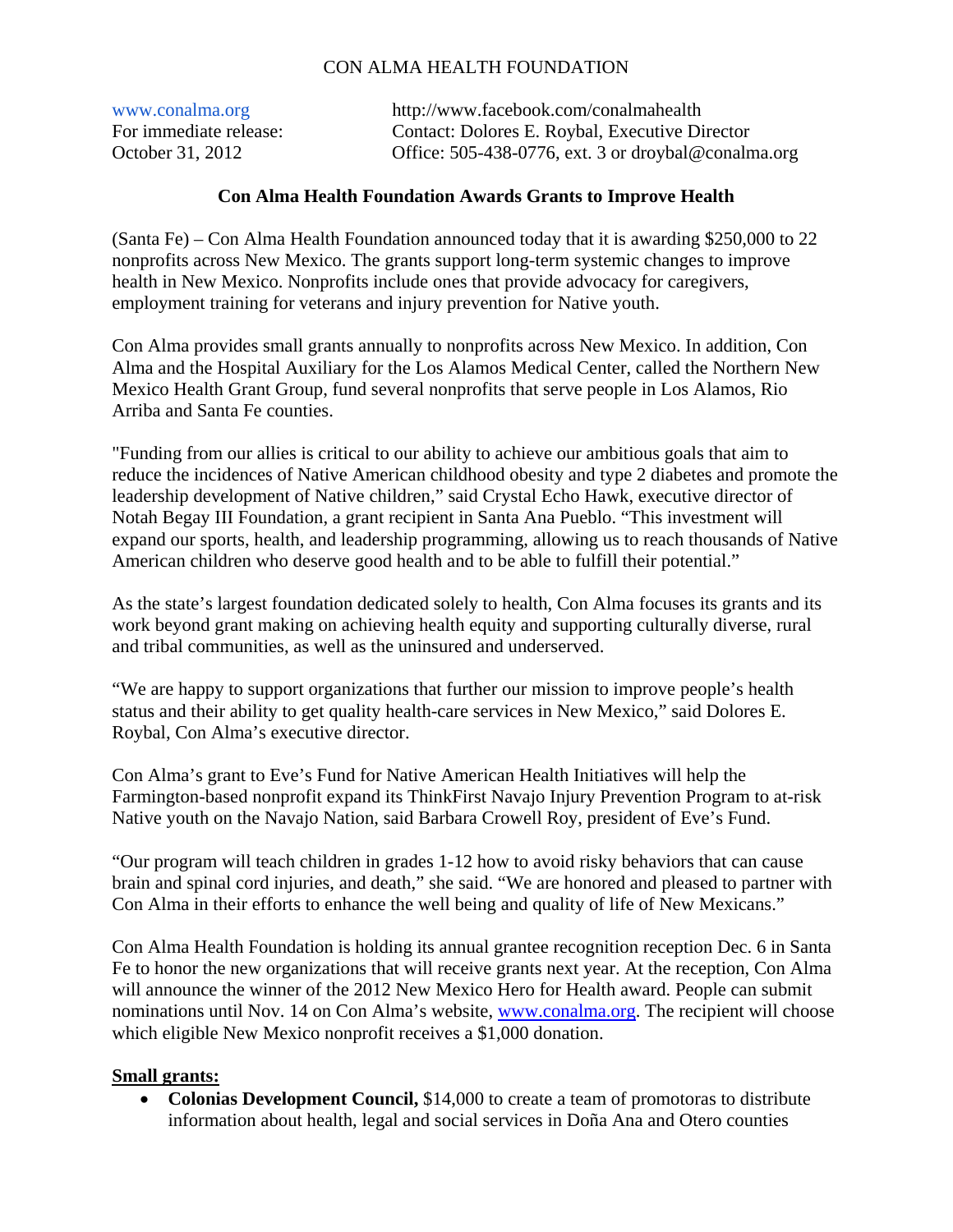- **Coming Home Connection,** \$15,000 to support a healthcare employment program training for volunteer veterans to become caregivers for veterans needing home healthcare in Bernalillo County
- **Embrace, Inc.,** \$10,000 to work with local teens, community organizations and local government to create a teen center in Roswell
- **Eve's Fund for Native American Health Initiatives**, \$10,844 to support expansion and outreach of an age appropriate and culturally sensitive injury prevention program to Native youth on the Navajo Nation
- **Las Cumbres Community Services,** \$12,000 to expand services for grandparents raising grandchildren in Rio Arriba County
- **Mesilla Valley Community of Hope,** \$8,156 to improve access to health care for disabled homeless clients through advocacy and enrollment efforts in Doña Ana, Sierra, Otero and Luna counties
- **Mora Valley Community Health Services,** \$10,000 to support efforts to mobilize the community to address substance abuse in Mora and San Miguel counties
- New Mexico Asian Family Center, \$8,000 to support efforts to provide culturally appropriate resources and access to health services and education for New Mexico's Asian community
- **New Mexico Direct Caregivers Coalition**, \$7,500 to support policy and advocacy efforts to build and empower a diverse workforce of caregiver-advocates in New Mexico.
- Notah Begay III Foundation, Inc., \$7,500 to promote a replicable model of youth and community engagement to reduce childhood obesity and type 2 diabetes at San Felipe Pueblo.
- **University of New Mexico Foundation-KUNM FM 89.9,** \$10,000 to support the production of a radio program addressing poverty and public health in New Mexico
- The Wellness Coalition, \$12,000 to educate on and share the "Nonprofit Organizational" Capacity Assessment" model to assist rural nonprofits in becoming more effective

## **Northern New Mexico Health Grant Group:**

- **Boys and Girls Club del Norte**, \$15,000 to educate children and families in Chimayo on making healthy choices through the Healthy Habits for Life and Triple Play programs
- **Cancer Services of New Mexico**, \$10,000 to educate cancer patients/survivors and their caregivers about cancer treatment and survival through family cancer retreats
- **Coming Home Connection**, \$11,500 to train and place community volunteers to provide free and low-cost homecare to families in Los Alamos and Rio Arriba counties
- **Family Strengths Network**, \$6,500 for We Help Ourselves, which teaches children and youth how to be safe at home and school, in Los Alamos County public schools
- The Family YMCA, \$20,000 to support the Española YMCA Teen Center through activities that promote healthy lifestyles for teenagers
- **Interfaith LEAP**, \$15,000 to provide substance prevention and access to behavioral health care services for youth and families in Rio Arriba County
- **Las Cumbres Community Services**, \$15,000 to support and expand services for grandparents raising grandchildren in Rio Arriba County
- **Los Alamos Lions Club**, \$12,000 to support a regional eye screening program for children ages 3-8 and support for adults and children that cannot afford eye exams
- **New Mexico Suicide Intervention Project**, \$10,000 to increase awareness of youth suicide risk factors and interventions available in Los Alamos County
- **Self Help**, \$10,000 to support its Immigrant Health Initiative providing advocacy and case management for immigrant clients serving Los Alamos and Rio Arriba counties